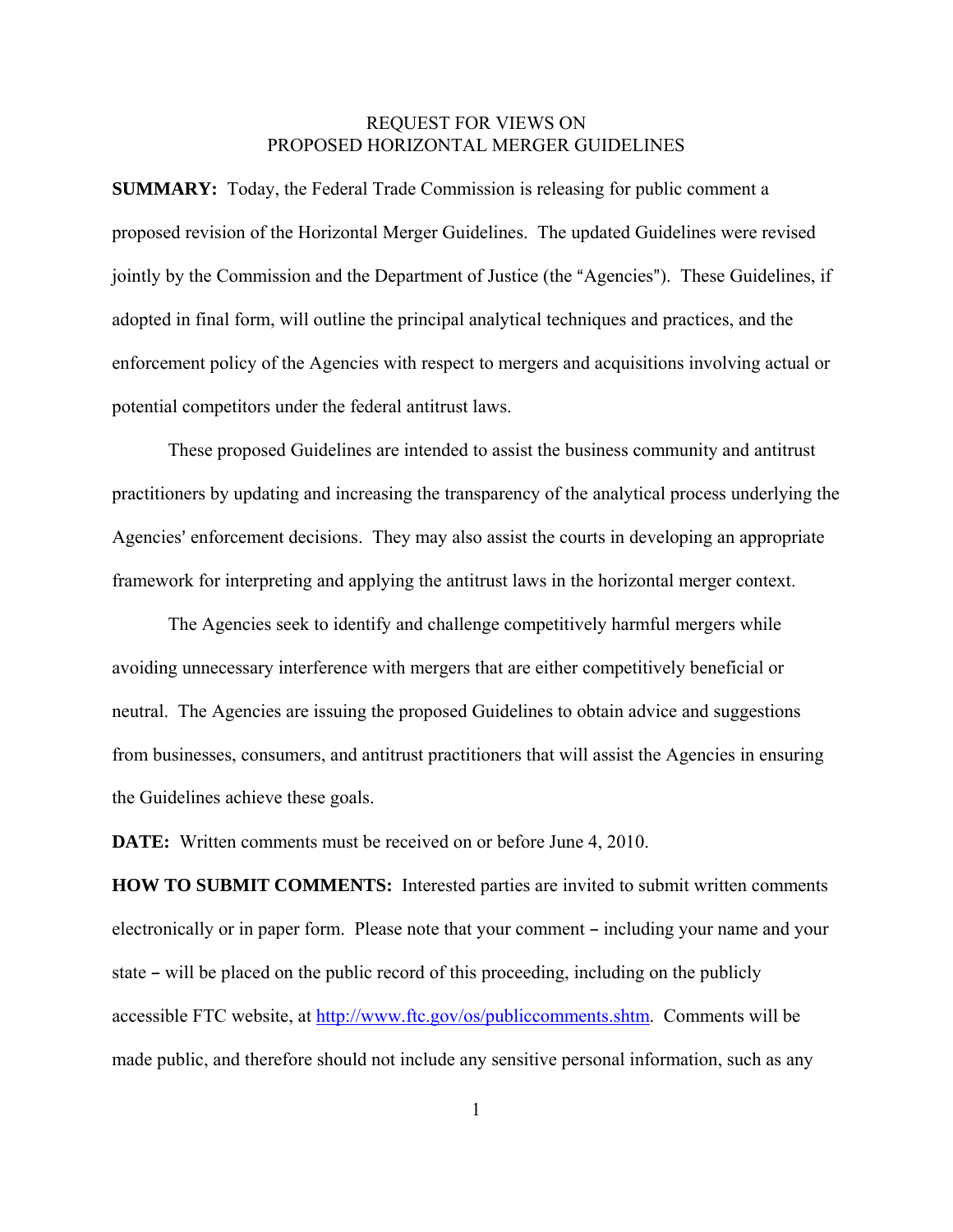individual's Social Security number; date of birth; driver's license number or other state identification number, or foreign country equivalent; passport number; financial account number; or credit or debit card number. Comments also should not include any sensitive health information, such as medical records or other individually identifiable health information. In addition, comments should not include any "[t]rade secret or any commercial or financial information which is obtained from any person and which is privileged or confidential.  $\ldots$ ," as provided in Section  $6(f)$  of the Federal Trade Commission Act ("FTC Act"), 15 U.S.C. 46(f), and FTC Rule 4.10(a)(2), 16 C.F.R. 4.10(a)(2). Comments containing material for which confidential treatment is requested must be filed in paper form, must be clearly labeled "Confidential," and must comply with FTC Rule 4.9(c), [1](#page-1-0)6 C.F.R. 4.9(c).<sup>1</sup>

Since paper mail addressed to the FTC is subject to delay due to heightened security screening, please consider submitting your comments in electronic form, by using the following weblink: **https://public.commentworks.com/ftc/hmgrevisedguides** (and following the instructions on the web-based form). Comments should refer to "HMG Revision Project – Comment, Project No. P092900" to facilitate the organization of comments. To ensure that the

<span id="page-1-0"></span><sup>&</sup>lt;u>1</u>  $\frac{1}{1}$  The comment must be accompanied by an explicit request for confidential treatment, including the factual and legal basis for the request, and must identify the specific portions of the comment to be withheld from the public record. The request will be granted or denied by the Commission's General Counsel, consistent with applicable law and the public interest. *See* FTC Rule 4.9(c), 16 C.F.R. 4.9(c).